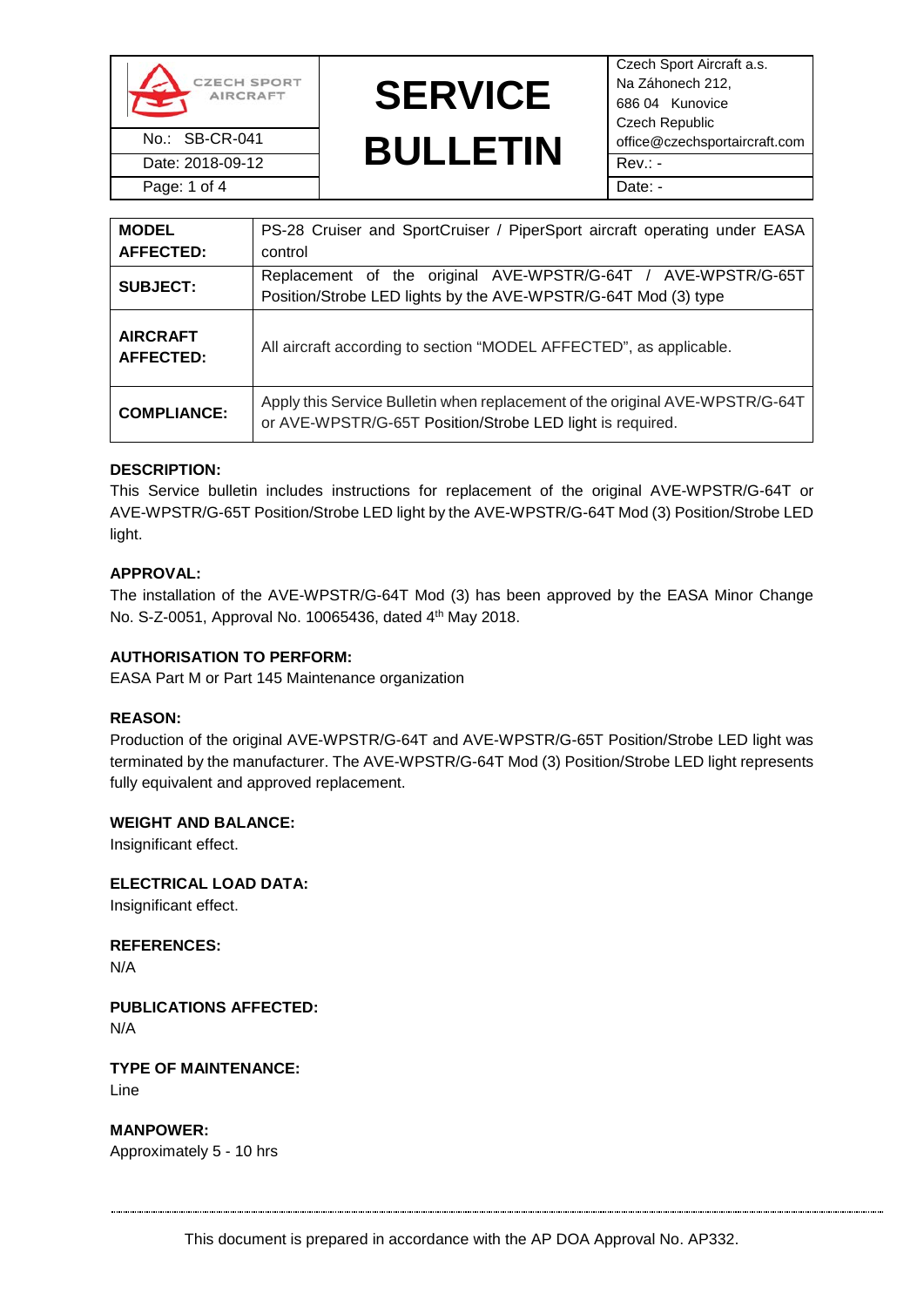



Czech Sport Aircraft a.s. Na Záhonech 212, 686 04 Kunovice Czech Republic

# **SPECIAL TOOLS:**

Common equipment for aircraft servicing (screwdriver, hand drilling-machine with drill-bits, extension cable, etc.) and common electrical hardware (shrink tube, crimping tool / connectors).

# **MATERIAL:**

| <b>Name</b>                                                                   | Qty.  | Drawing /<br><b>Nomenclature</b>              |
|-------------------------------------------------------------------------------|-------|-----------------------------------------------|
| Position / Strobe LED light<br>AVE-WPSTR-64T Mod (3) - Red                    | 1 pc  | 6902ST17                                      |
| Position / Strobe LED light<br>AVE-WPSTG-64T Mod (3) - Green                  | 1 pc  | 6902ST16                                      |
| <b>Attachment Screw M5x45</b>                                                 | 2 pcs | Included in the Position/Strobe LED light kit |
| Gasket                                                                        | 2 pcs | Included in the Position/Strobe LED light kit |
| Loctite 243 or equivalent thread locker<br>adhesive with medium bond strength |       | 4610A003                                      |

# **COSTS:**

To be covered by the airplane owner / operator.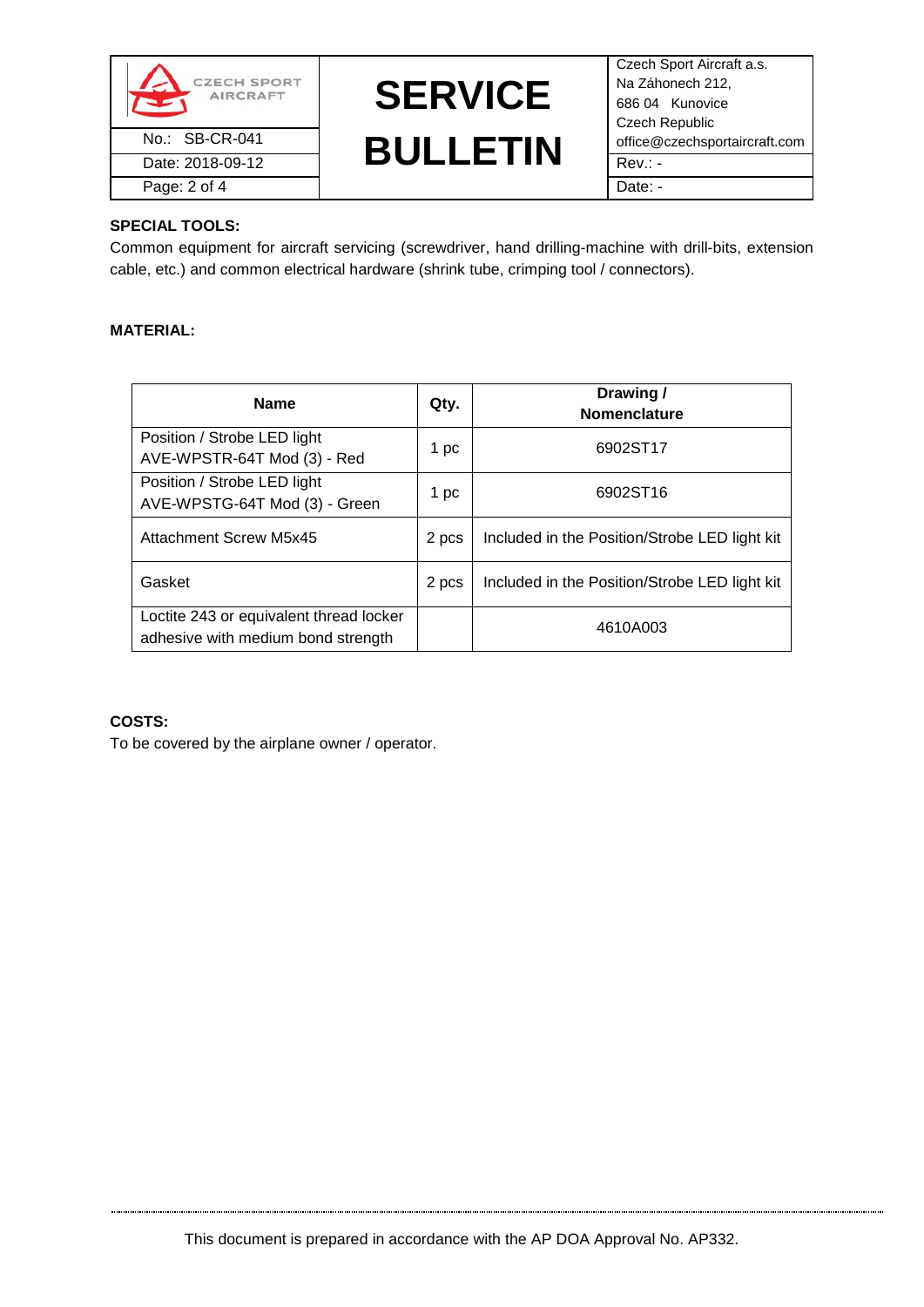



Czech Sport Aircraft a.s. Na Záhonech 212, 686 04 Kunovice Czech Republic

## **ACCOMPLISHMENT INSTRUCTIONS:**



### **1 Position / Strobe Light removal**

- 1.1 Move the airplane to a suitable place to perform the work.
- 1.2 Remove the Position/Strobe LED light and disconnect the wiring, see the CR-MM-1-0-00, chap. 11.3.4, last revision (use a heat gun carefully to release the attachment screw, if needed).
- 1.3 Check the light attachment screw and identify whether the M4 or the M5 screw was used.
	- if the M4 attachment screw was used, continue with the next point 1.4,
	- if the M5 attachment screw was used, skip to the Section 2.
- 1.4 Redrill the original thread M4 by a drill bit Ø 4,1 mm (.161" drill size) and cut the M5 thread in the drilled hole.